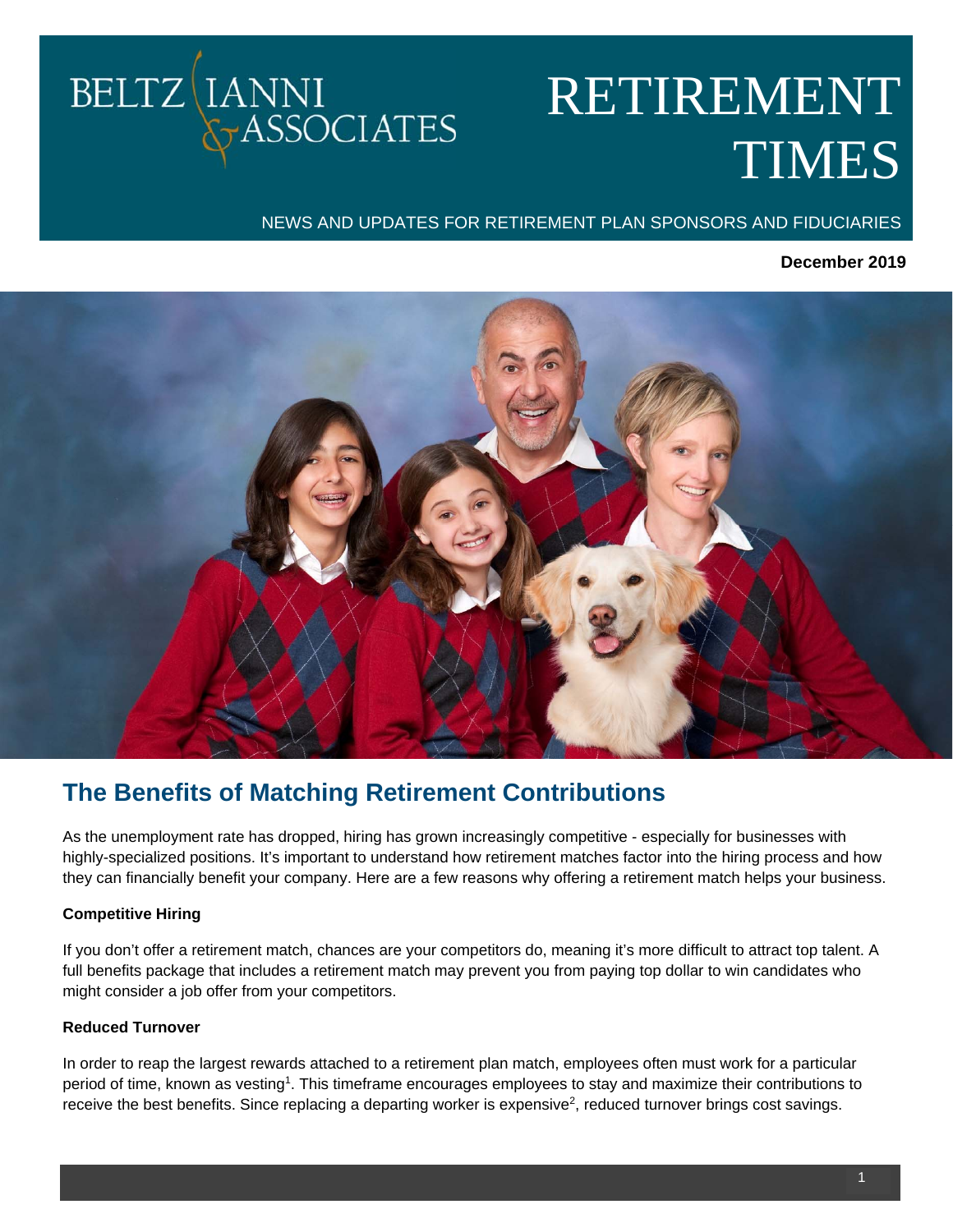#### **Tax Savings**

Your finance department will love the savings received at tax time from your retirement plan match. Businesses can deduct every dollar they contribute toward employee retirement plans in addition to the tax savings employees reap for participating. Small and mid-sized business may also be able to deduct their retirement plan startup costs under the Credit for Small Employment Pension Plans Startup Costs<sup>3</sup>.

#### **Future Compliance**

In most states, businesses aren't required to offer retirement plans for their employees, but that is changing. Seven states<sup>4</sup> now have a government-mandated retirement option in place for residents, and in Oregon and Illinois<sup>5</sup>, employers are required to enroll their workers in a plan. By having an employer-matched retirement plan in place, your business will be prepared if a mandate impacts your workplace.

By understanding the benefits of a retirement plan match, your business can make informed decisions and save money. For further questions about matching or other questions relating to retirement plans, contact your plan advisor.

- 1. https://money.cnn.com/retirement/guide/401k\_basics.moneymag/index10.htm
- 2. https://www.peoplekeep.com/blog/bid/312123/Employee-Retention-The-Real-Cost-of-Losing-an-Employee
- 3. https://www.irs.gov/retirement-plans/retirement-plans-startup-costs-tax-credit
- 4. https://primepay.com/blog/state-retirement-plans-now-mandatory-7-states
- 5. https://www.forbes.com/sites/ashleaebeling/2016/09/13/when-will-new-state-retirement-plans-startenrollment/#7905e2f57e0f

# **The More You Know: Automatic Enrollment Notices**

Many retirement plans today provide automatic enrollment for employees, meaning the plan sponsor initiates enrollment into the retirement plan on behalf of the employee. One common question plan sponsors come across is whether their enrollment kit satisfies the annual automatic enrollment notice requirement.

At first glance, it may seem that enrollment kits contain all the necessary information to satisfy your obligation to provide an annual notice of your plan's automatic enrollment feature, however the notice must include the following information:



2

- 1. The default contribution rate that will apply if the participant does not make an affirmative deferral election.
- 2. The employee's right to elect not to have the default rate apply, or to elect a different contribution rate.
- 3. How default contributions will be invested absent an investment election by the participant.
- 4. The notice must be provided before each plan year.

Do you expect to send out enrollment kits to all covered employees before the beginning of each plan year? Since most plans merely provide an enrollment kit at the time an employee first becomes eligible to participate, the enrollment kit will not likely satisfy the annual notice requirement.

For more information on automatic enrollment notification requirements, contact your plan advisor.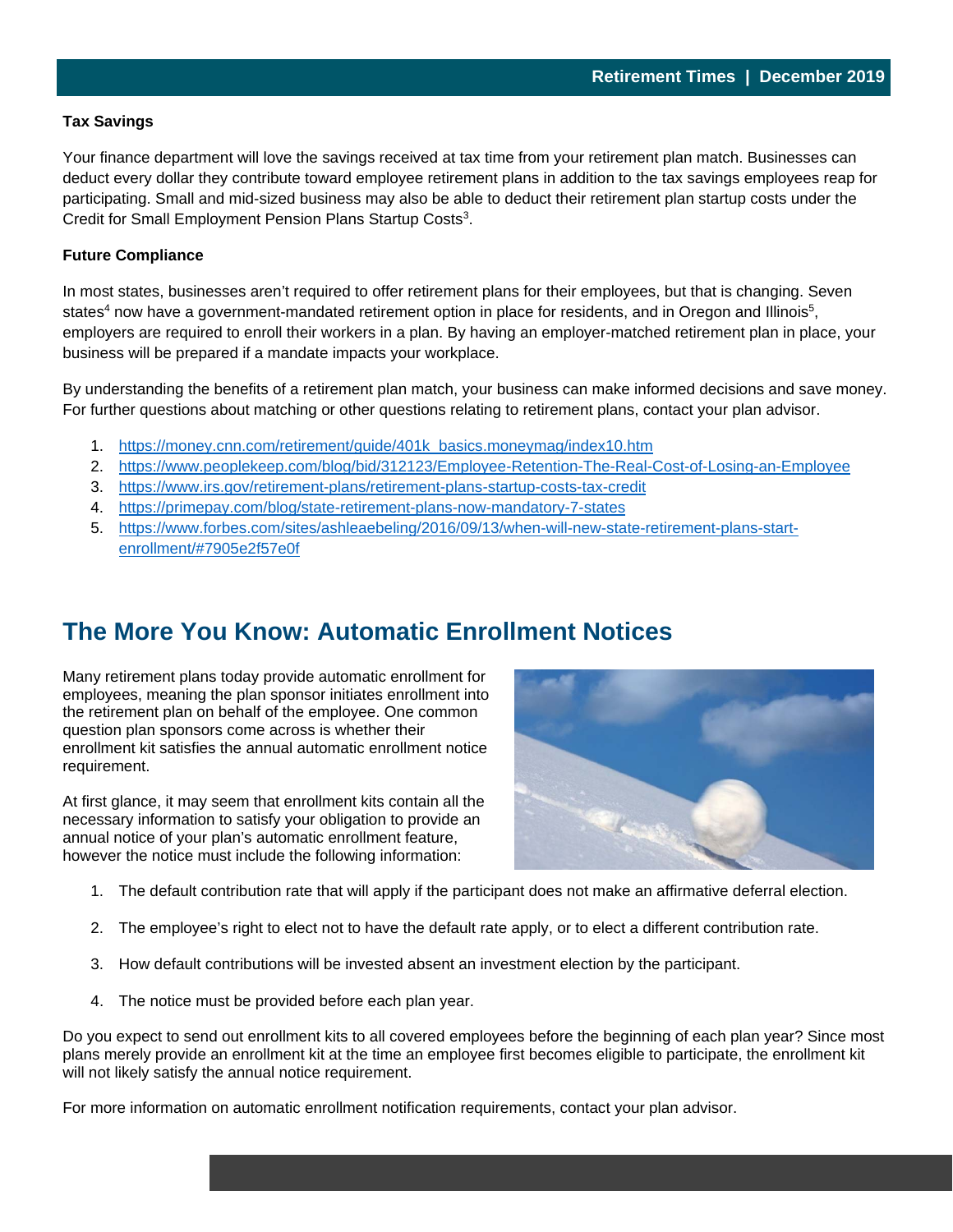3

# **Top Ten Fiduciary Responsibilities**



A plan fiduciary plays an important role in the organization's financial health. Not only do they oversee the fiduciary process, but they identify and serve the best interests of a retirement plan's participants and beneficiaries. Here are 10 important responsibilities to keep in mind.

- 1. **Limit liability:** As a fiduciary, it is imperative that you understand ERISA so you can keep yourself and your business safe from liability.
- 2. **Find the right plan provider:** Finding a retirement plan provider is much more complicated than many realize.
- 3. **Keep costs low:** No matter how big your business's budget, always monitor fees to ensure you are getting the best deal.
- 4. **Oversee plan performance:** Once a retirement plan is in place, continuously monitor its performance.
- 5. **Educate plan participants:** Regardless of position and hierarchy, employees may come to you asking about plan options. What should you say?
- 6. **Stay informed:** Your role is to know more about your business's retirement savings plan than everyone else, so education is vital.
- 7. **Avoid personal gain:** As a fiduciary, it's important to distance yourself from any situation that could be perceived as personal gain from the retirement plan.
- 8. **Diversify investments:** The investment options offered in your plan should be diversified. This limits financial risk and helps balance risks and rewards.
- 9. **Monitor participant satisfaction:** Evaluate employee satisfaction with the plan. Follow up on complaints, and regularly gauge the plan needs to determine the right time for change.
- 10. **Ensure employees understand** their options and monitor their satisfaction levels.